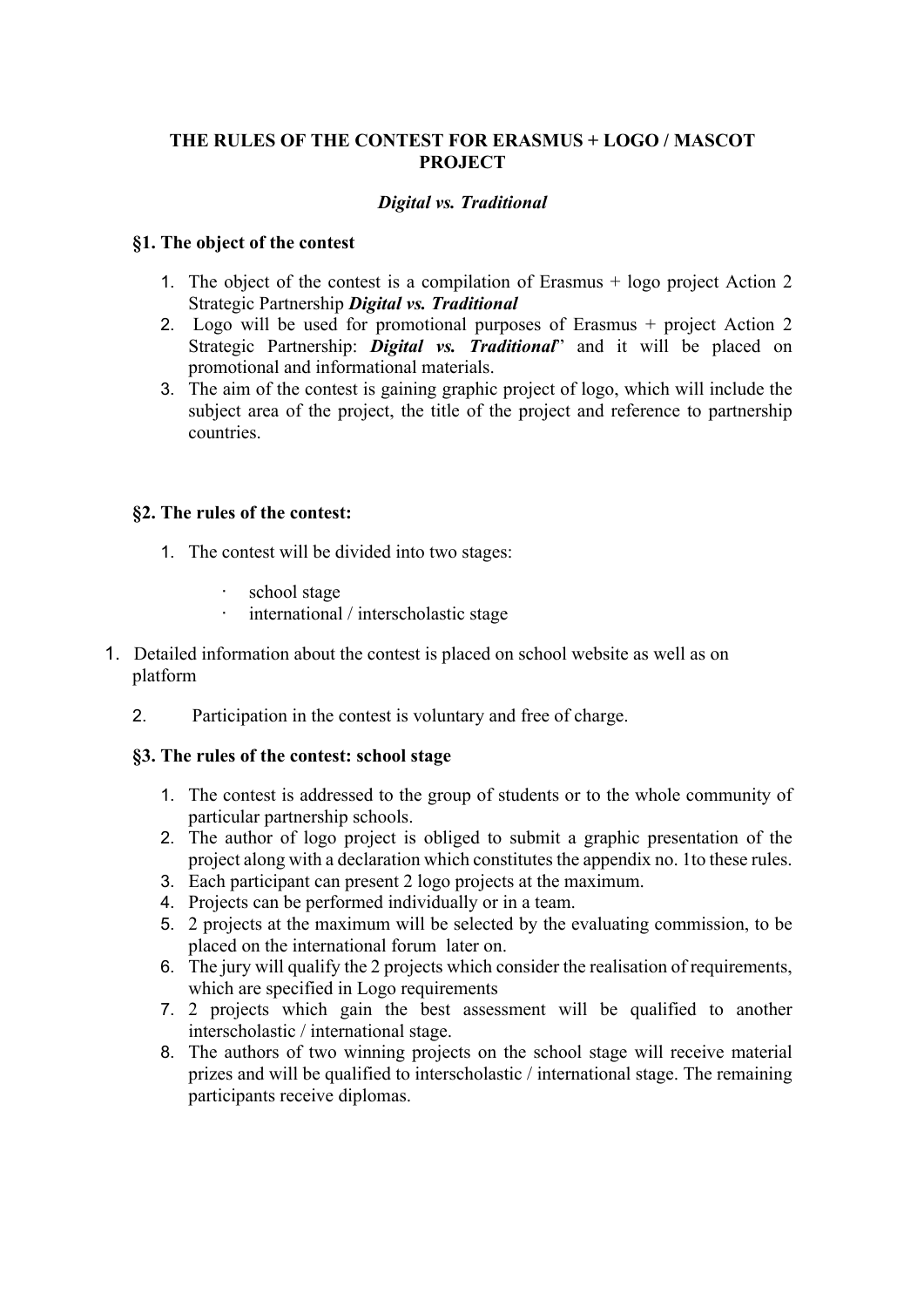### **§4. The rules of the contest: interscholastic / international stage.**

- 1. Each of partnership schools upload 2 logo projects which gained the majority of votes during school stage. There will be 12 projects on the school forum at the maximum.
- 2. Project placed on international forum will be evaluated by school community in voting in each of partnership schools.
- 3. Assessment criteria of works placed on international forum are the same as on school stage (cf. Logo requirements)
- 4. Logo project which will receive the majority of votes will be announced as logo project of *Digital vs. Traditional*
- 5. The winner of the contest receives: th ticket to one of the countries for the meeting
- 6. **§5. Logo project requirements**
- 1. Logo project can be performed in any technique (a drawing, graphics, a delineation) using any number of colours not exceeding A4 size **or/and**project performed in electronical version by means of the following format (PDF, JPG,PNG, BMP) not exceeding 300 x300 size.
- 2. **Criteria taken into account during evaluation of works:**
	- a) reference to subject area of the project,
	- b) reference to the title of the project,
	- c) reference to partnership countries,
	- d) creativity,
	- e) originality,
	- f) aesthetics.

#### **§6 Dates**

#### **School stage**

25 November 2020 – announce a contest

22 January 2021 -deadlines for project submission /selection of 2 best project to upload in the platform

25 January 2021 – results to be announced; qualify 2 best logo projects to interscholastic/ international stage

#### **Interscholastic / internationalstage.**

**25 January 2021 –** the deadline for **uploading the projects in each country**

# **25 January 2021 – 1 February 2021 – voting in the interscholastic/international**

**2 February 2021– results to be announced**